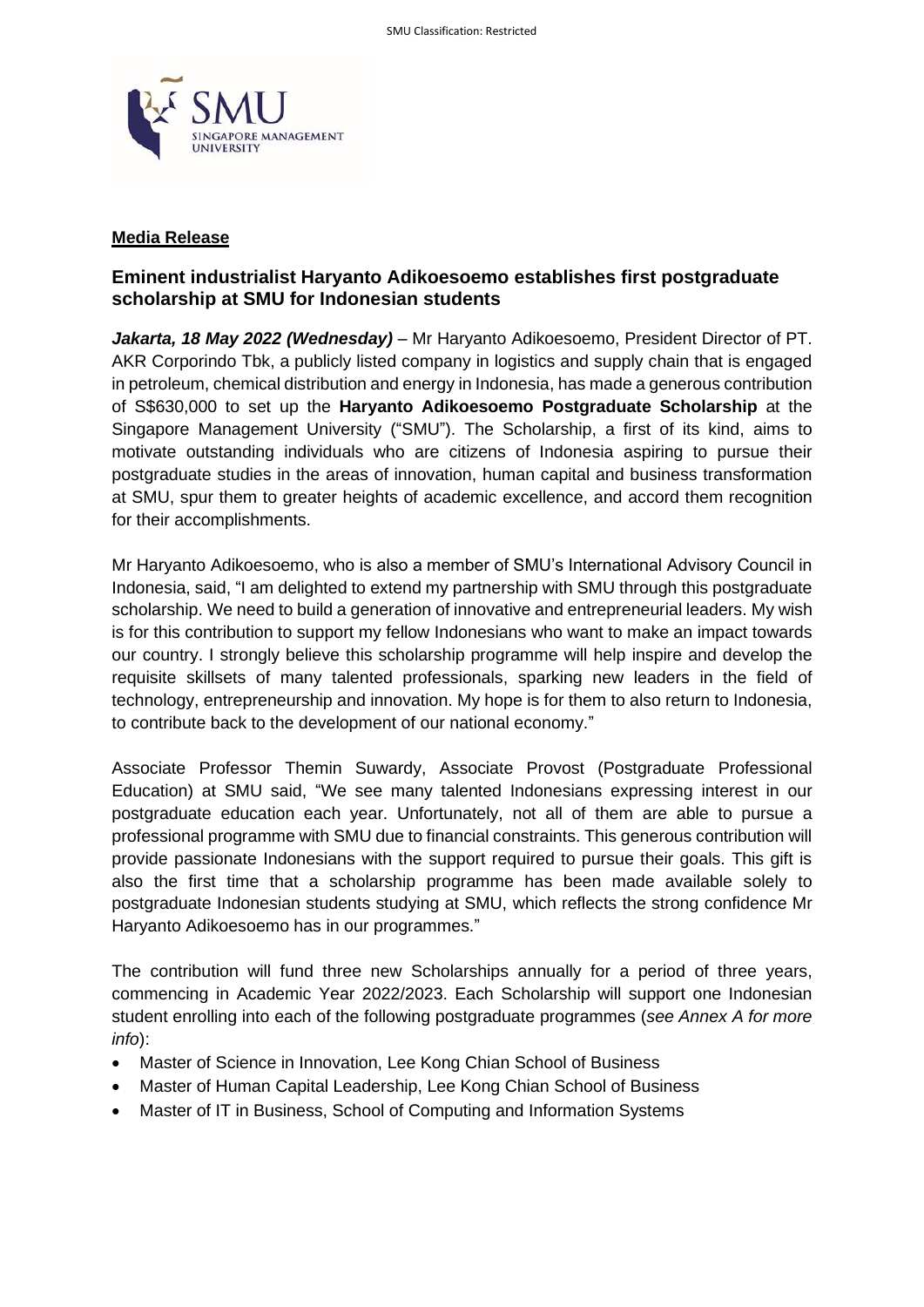

Each Scholarship is valued at S\$70,000 and is tenable for the duration of the recipient's studies at SMU. It will offer financial support towards a recipient's annual tuition fees and/or study-related expenses, as well as living expenses in Singapore.

Applicants of the Scholarship have to be full-time incoming postgraduate student of SMU who are citizens of Indonesia. Candidates must demonstrate academic excellence, and the intention of returning to Indonesia within two years of their graduation from SMU.

The SMU Admissions team are traveling between Bandung and Jakarta between 19 to 21 May to hold its first in-person undergraduate engagement and postgraduate roadshow since the COVID pandemic began. Various sessions will be held to share more about SMU programmes for prospective Indonesian students who are considering an undergraduate and/or postgraduate education at SMU. Interested parties can head down to Courtyard by Marriott Bandung on 19 May, Pullman Thamrin CBD on 20 May, or Pullman Central Park Jakarta on 21 May.

\*\*\* END \*\*\*

#### **For more information, please contact:**

Teo Chang Ching (Mr) Senior Assistant Director Office of Corporate Communications & Marketing DID: +65 6828 0451 Email: ccteo@smu.edu.sg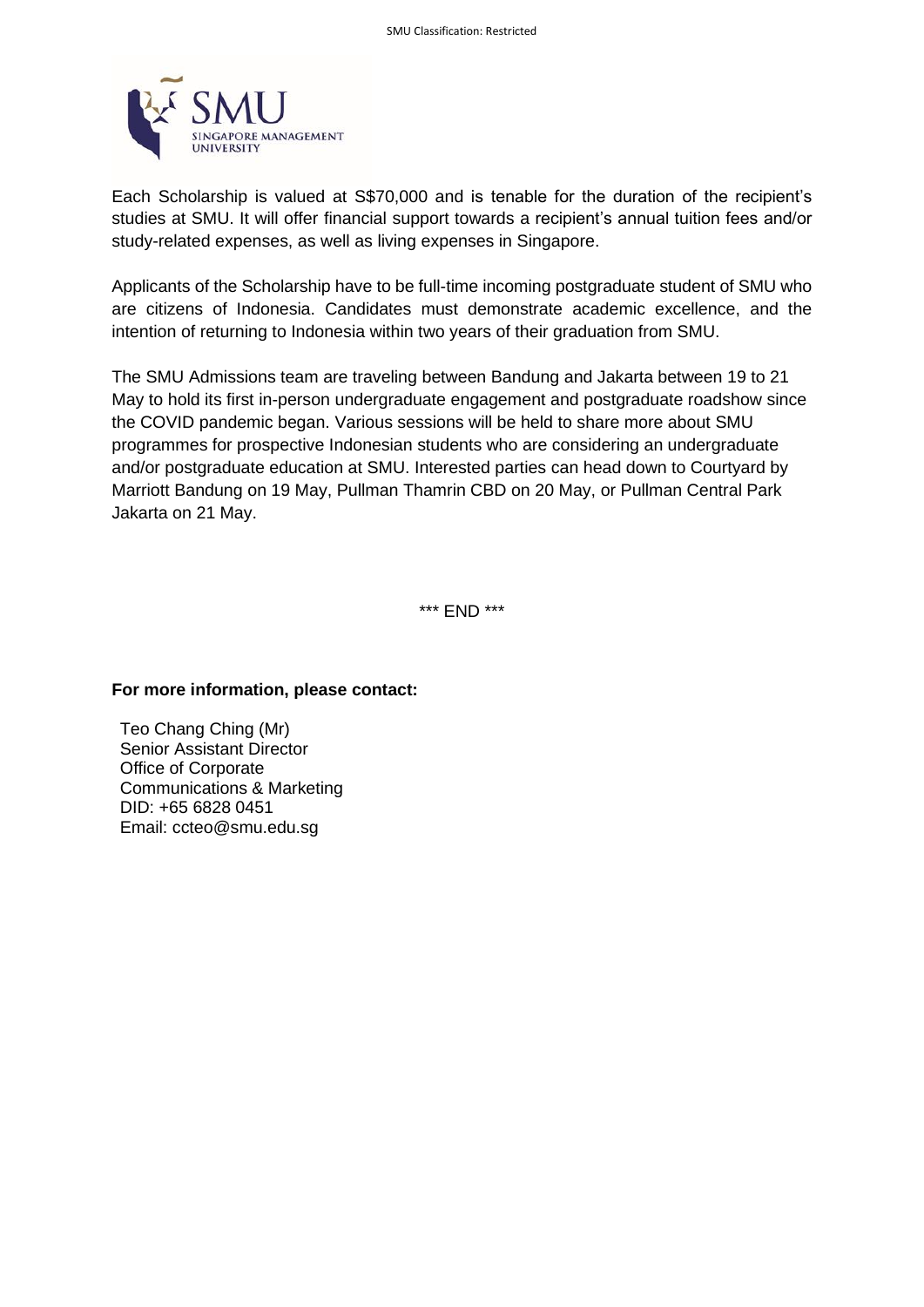

## **About the Singapore Management University**

A premier university in Asia, the Singapore Management University (SMU) is internationally recognised for its world-class research and distinguished teaching. Established in 2000, SMU's mission is to generate leading-edge research with global impact and to produce broadbased, creative and entrepreneurial leaders for the knowledge-based economy. SMU's education is known for its highly interactive, collaborative and project-based approach to learning.

Home to over 12,000 students across undergraduate, postgraduate professional and postgraduate research programmes, SMU comprises six schools: School of Accountancy, Lee Kong Chian School of Business, School of Economics, School of Computing and Information Systems, Yong Pung How School of Law, and School of Social Sciences. SMU offers a wide range of bachelors', masters', and PhD degree programmes in the disciplinary areas associated with the six schools, as well as in multidisciplinary combinations of these areas.

SMU emphasises rigorous, high-impact, multi- and interdisciplinary research that addresses Asian issues of global relevance. SMU faculty members collaborate with leading international researchers and universities around the world, as well as with partners in the business community and public sector. SMU's city campus is a modern facility located in the heart of downtown Singapore, fostering strategic linkages with business, government and the wider community. [www.smu.edu.sg](http://www.smu.edu.sg/)

## **About SMU's International Advisory Council in Indonesia**

Launched in 2018, SMU's International Advisory Council in Indonesia aims to establish, strengthen and deepen the University's collaboration and engagement with the government, academic and business communities in the country. To achieve these, the Council seeks to collaborate with and involve friends of SMU and its alumni to reach out to corporates and grow the friends of the SMU community in overseas countries. The Council will provide platforms for active engagements between SMU's overseas alumni, international students, and the local business community and academia.